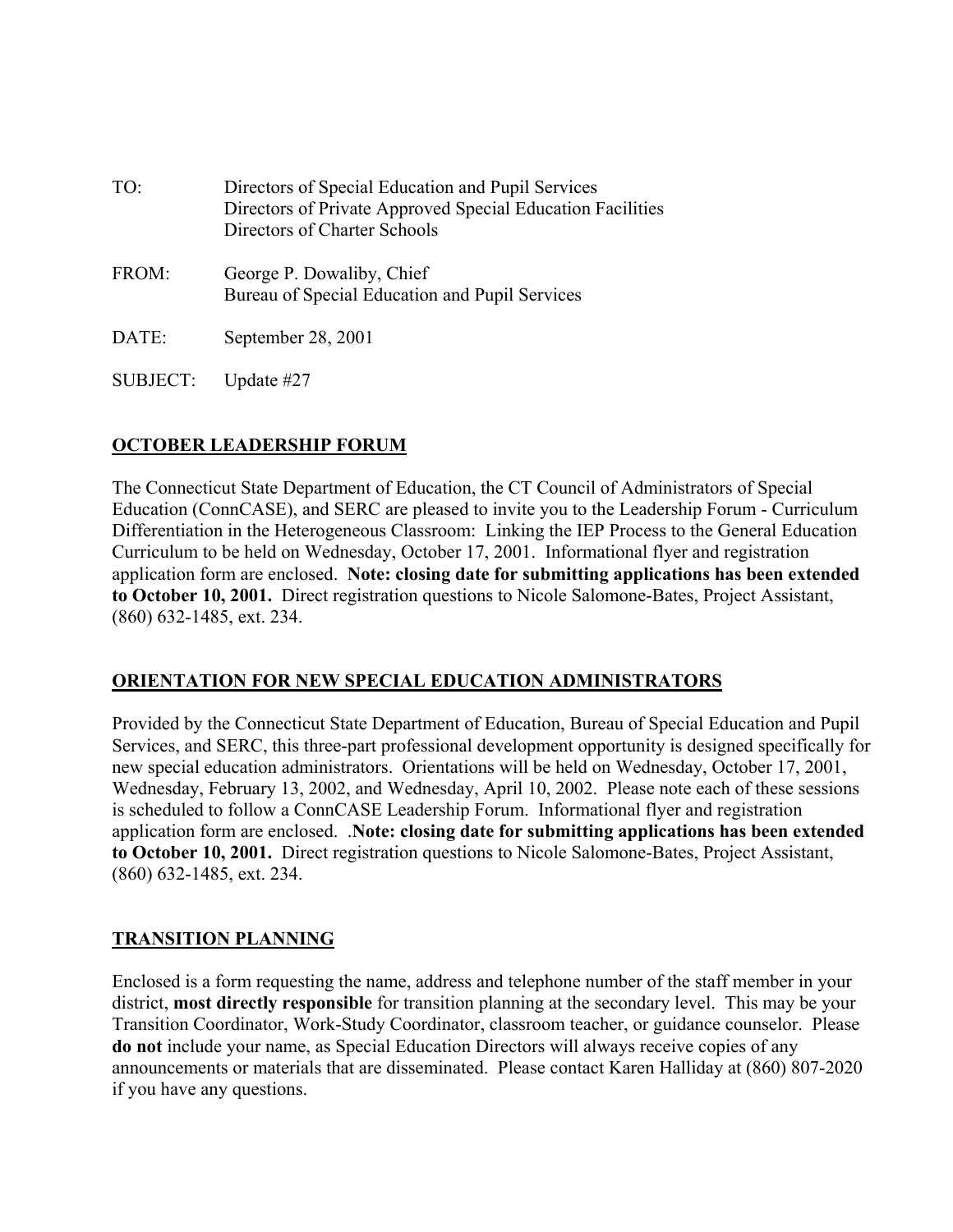#### **ORIENTATION TO STUDENT SUPPORT SERVICES**

The Connecticut State Department of Education, in collaboration with the Special Education Resource Center (SERC), EASTCONN and state professional associations, is offering orientation programs for support services personnel. These programs have been well received in past years, and cover essential material relating to roles and functions, laws, policies, guidelines, and best practice.

A listing of programs, with dates and locations, is provided below. The orientation programs for school nurses and school social workers cover two full days. All other programs are full day sessions. Please note that the Multidisciplinary Orientation on October 19<sup>th</sup> is open to new personnel in all support services areas, and is designed to complement the orientation programs for specific disciplines. A mailing with information about the School Nurse Orientation was sent earlier to school nurse supervisors or contact persons from EASTCONN. If you need to obtain a brochure, please contact the EASTCONN Conference Office at 860-455-0707.

Please make this information available without delay to appropriate staff. If sessions are overenrolled, priority will be based on the date that the application is received. Interns will be admitted if space is available.

I hope you will encourage and facilitate the attendance of your staff members at these orientation sessions.

| Date                                       | Topic                                                                                                | Location                     |
|--------------------------------------------|------------------------------------------------------------------------------------------------------|------------------------------|
| Friday, October 19                         | Multidisciplinary Orientation                                                                        | Radisson Inn, Bristol        |
| Monday, October 15<br>Tuesday, December 4  | Orientation for School Nurses, Part 1<br>Orientation for School Nurses, Part 2                       | Rensselaer, Hartford         |
| Wednesday, October 24                      | Orientation for New School Psychologists                                                             | ACES, Hamden                 |
| Friday, November 30<br>Thursday, January 3 | Orientation for School Social Workers, Session 1<br>Orientation for School Social Workers, Session 2 | ACES, Hamden<br>ACES, Hamden |

## **PROCEDURAL SAFEGUARDS (SPANISH): STEPS TO PROTECT A CHILD'S RIGHT TO SPECIAL EDUCATION**

The 12/19/00 version of the procedural safeguards document has been translated into Spanish. This document reflects the requested additions of OSEP and the amended due process regulations. A copy is available on the State Department website at www.state.ct.us/sde/deps/special/index.htm. This copy replaces the 11/09/99 version. Please contact Thomas Badway at (860) 807-2017 if you have any questions.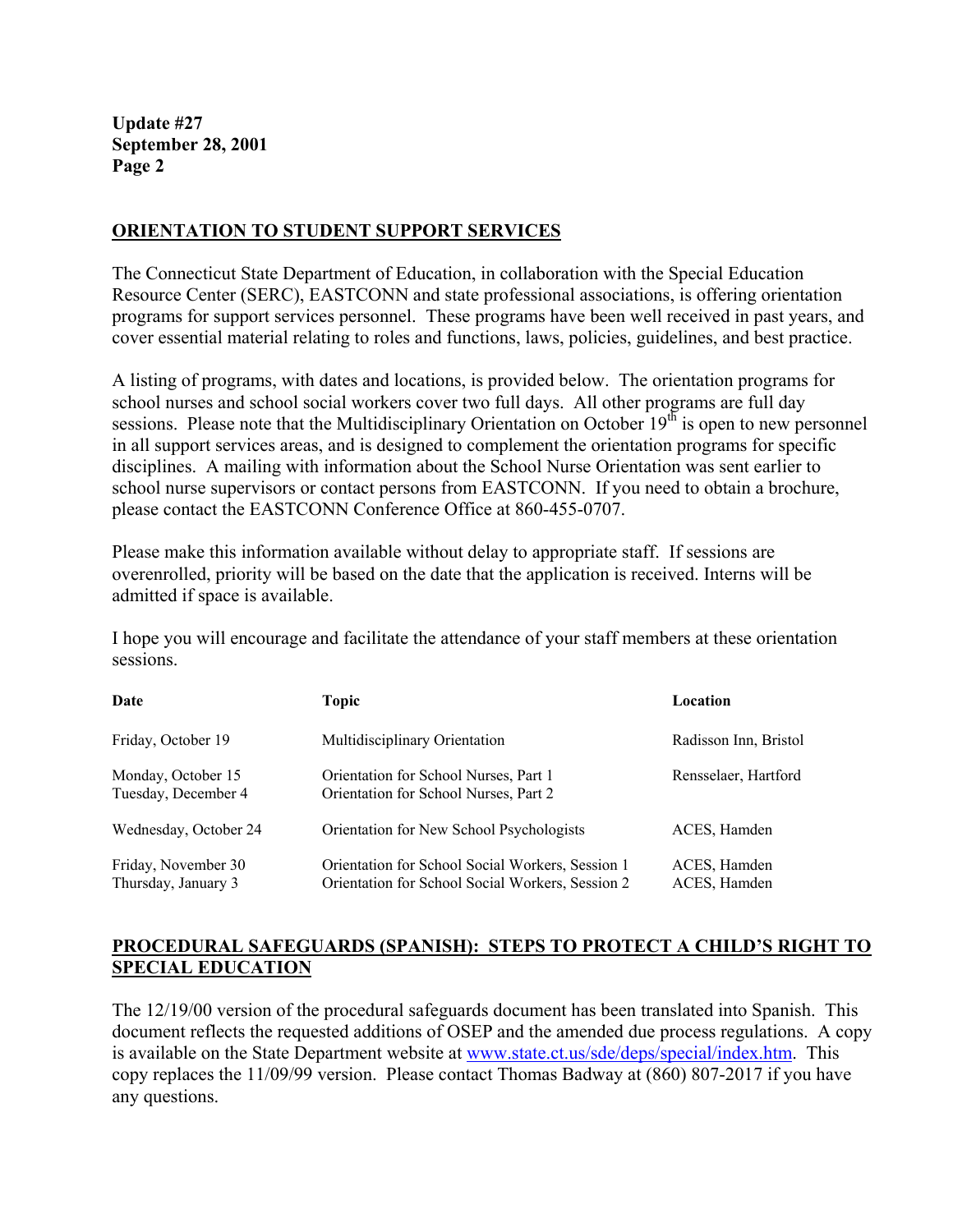## **LISTING YOUR POSITION VACANCIES FOR SPEECH AND LANGUAGE PATHOLOGISTS**

The Bureau of Special Education and Pupil Services, through Carolyn Isakson, Consultant for Speech and Language Services, is continuing its collaboration with the Connecticut Speech-Language-Hearing Association (CSHA) to assist school districts in securing qualified staff for speech and language programs.

CSHA will be holding its Fall conference on November 2, 2001. If you have, or anticipate having, a vacancy for a speech and language pathologist and would like CSHA's assistance in advertising it at the conference, please complete the attached form and **return it to the CSHA office by October 22nd**. CSHA's Career Information Committee maintains a booth in the exhibit area during the conference and provides candidates seeking employment with a current list of job vacancies.

The CSHA office maintains an ongoing listing of position vacancies and candidates seeking employment. The office also has a "JOB HOTLINE", which is updated on a daily basis. Feel free to copy the CSHA form and use it whenever you have a vacancy that you would like to have listed. You may also request CSHA's candidate list as necessary. Please notify the CSHA office as soon as your position is filled, so that the job listings can be kept current.

For further assistance, you may call Maria Parker at the CSHA office by calling (860) 666-6900. Thank you for your prompt attention to this matter.

# **DECEMBER LEADERSHIP FORUM**

The Connecticut State Department of Education, the CT Council of Administrators of Special Education (ConnCASE), and SERC are pleased to invite you to the Leadership Forum – Current Legal Issues in Education: A Professional Development Opportunity for Administrators in General and Special Education to be held on Wednesday, December 12, 2001. Informational flyer and registration application form are enclosed. **The closing date for submitting applications is November 28, 2001.** Direct registration questions to Nicole Salomone-Bates, Project Assistant, (860) 632-1485, ext. 234.

# **CONNECTICUT CLEARINGHOUSE**

The Clearinghouse is a statewide resource center for information about alcohol, tobacco, other drugs (ATOD), and related health and wellness issues. Anyone living or working in Connecticut is welcome to utilize the resource center. The Clearinghouse raises awareness of ATOD and related issues, including prevention research and science-based strategies and programs through the statewide dissemination of educational materials. An informational brochure along with a facts sheet is provided.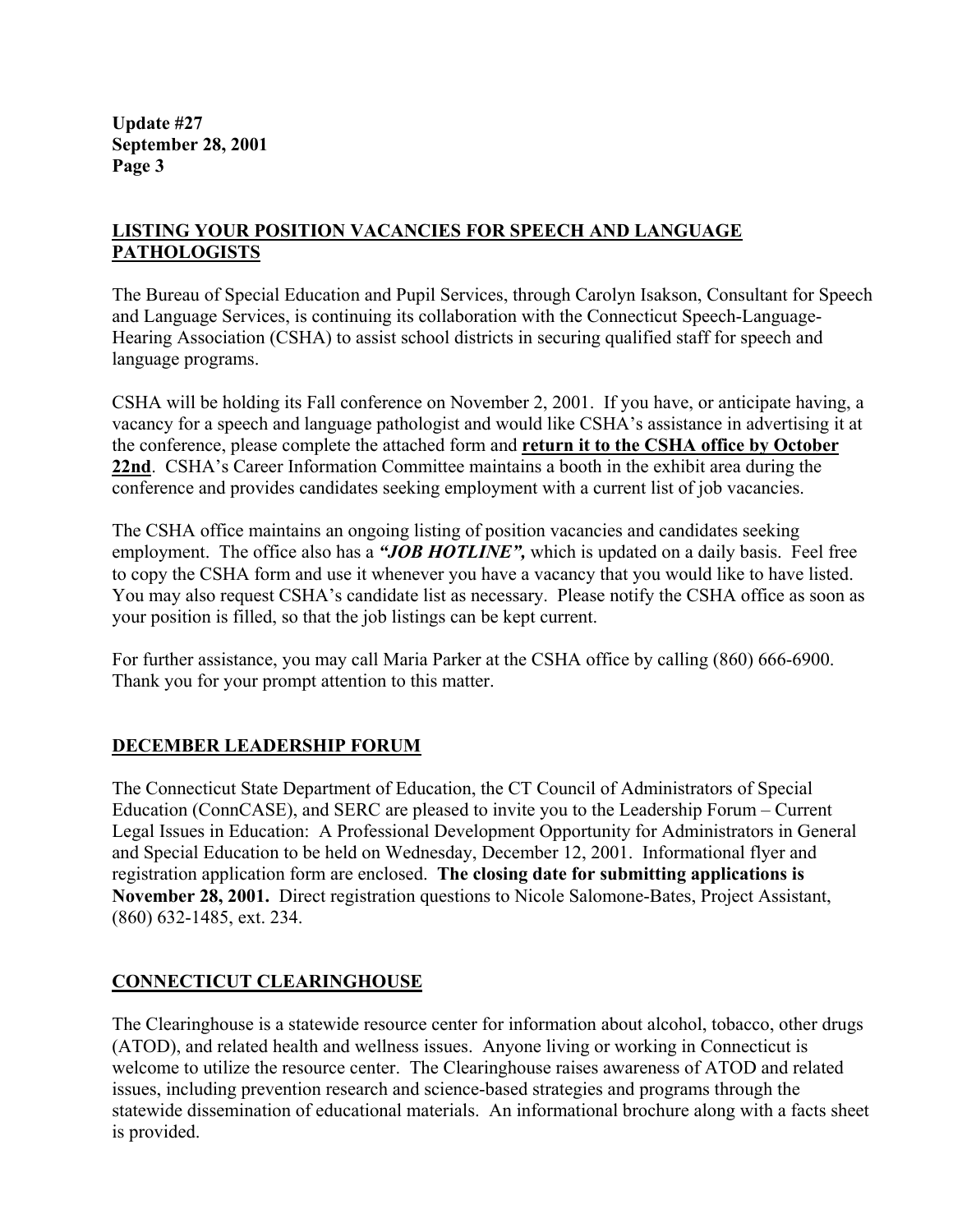## **EDUCATIONAL SERVICES FOR CHILDREN IN RESIDENTIAL FACILITIES**

During the 2001-2002 school year, the Bureau plans to review the following private special education programs which are being operated within residential programs: Bloomfield Residential Treatment Center (in November 2001), Devereux Glenholme School (in November 2001), Stepping Stone School (in January 2002), Stonington Institute School (in February 2002), Eagle House School (in March 2002), Gray Lodge School (in April 2002), and Lake Grove Durham (in May 2002). As part of each of these reviews, the Bureau will be monitoring whether the student file of each DCF-placed child contains documentation that the child's educational services are being provided in accordance with the March 15, 1993 DCYS-SDE memorandum ("Educational Services for Children who Receive Services Through DCYS Within Residential Facilities"), including documentation of the DCF Placement Review Team determination regarding the parameters of the child's treatment boundaries.

Please note that after the first thirty days of a child's placement by DCF within a residential facility, the child must attend a local public school unless either a DCF Placement Review Team has determined, in accordance with the criteria delineated in the March 15, 1993 memorandum, that the child must remain within the residential facility during the school day or a Planning and Placement Team has determined that the educational needs of the child can only be met through a more restrictive program.

Please contact Art Carey at (860) 807-2032 if you have any questions regarding the provision of educational services to children who have been placed in an out of home setting by DCF or by another state agency.

## **CMT WORKSHOPS FOR HIGH SCHOOL SPECIAL EDUCATION TEACHERS**

With the new alternate assessment requirements for special education students and the use of the CMT as the out-of-level testing for CAPT, it is important that high school special educators be fully familiar with the skills and content being assessed on the CMT. Such familiarity is necessary in order to determine whether out-of-level testing is appropriate for individual students and at what grade level the test should be administered. Further, teachers need to be thoroughly familiar with the test in order to plan instruction and prepare students for the test.

A series of three to four regional workshops are being developed for high school special education teachers and will be held in November, December, and January.

These workshops will be conducted by Susan Kennedy, our special education consultant in the Bureau of Student Assessment, and Kristina Elias-Staron, English/language arts consultant, and Mari Muri, math consultant from the Bureau of Curriculum and Instruction. Please contact Susan Kennedy at (860) 713-6855 if you have questions or need further information.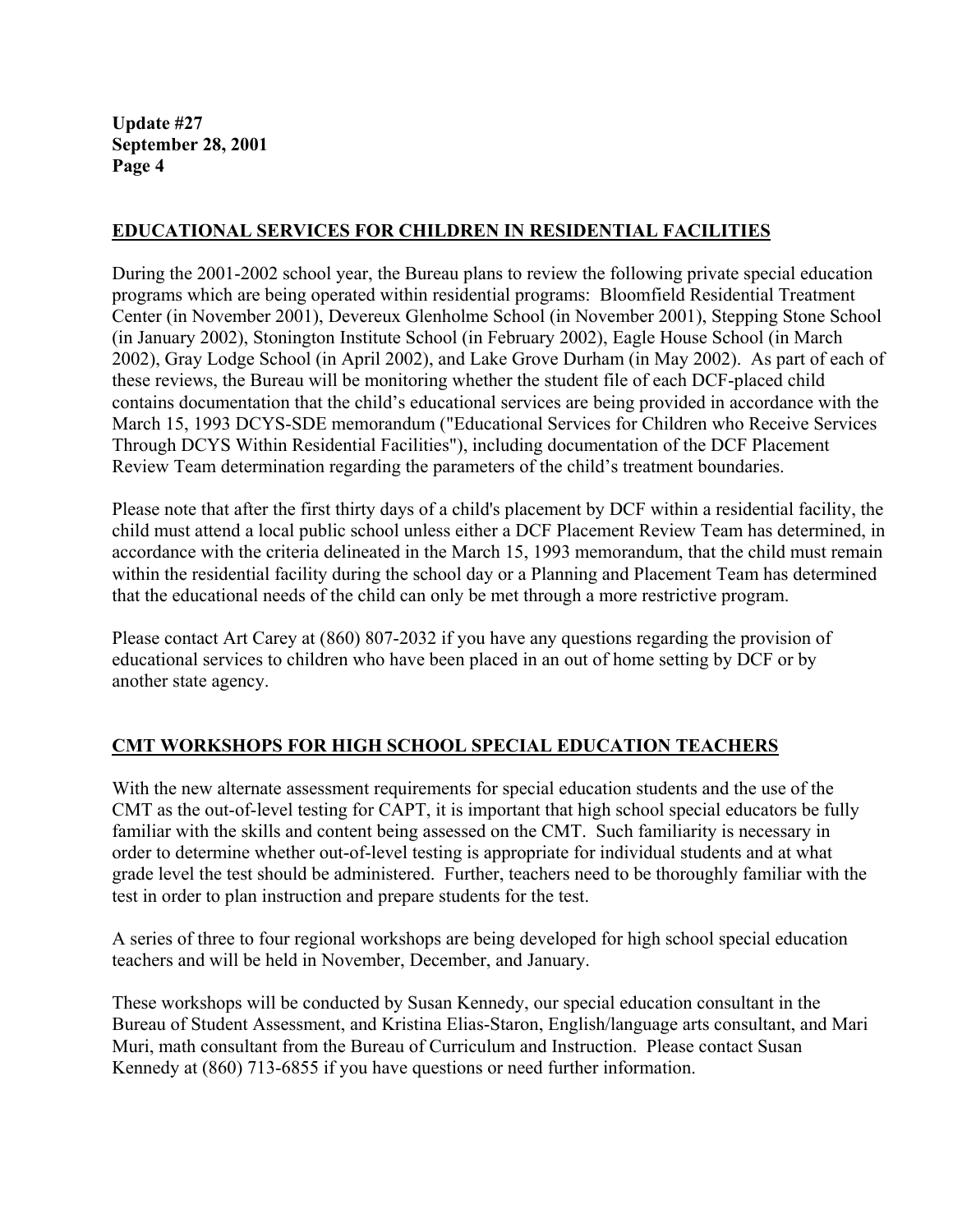# **PROGRAM REVIEW UPDATE**

#### LEA:

The Bureau is pleased to announce the recent addition of Debbie Richards to our Education Consultant staff. She has assumed the Program Review Coordinator's function that Anne Louise Thompson has held for the past four years. If you have any questions about Program Review, Debbie may be contacted at (860) 807-2021 or Deborah.Richards@po.state.ct.us.

Districts in the LEARN region have already begun their Program Review process for the 2001-2002 school year. Directors of special education in the LEARN region will be assisting the Bureau in the site visits scheduled for the LEARN region. During 2002-2003 the ACES region will be reviewed with assistance asked for from the CES region. Following the ACES region, the 6 year cycle of review will be completed. The future cycle for Program Review, beyond the ACES region, has not yet been determined

#### State:

The federal Office of Special Education Programs (OSEP) Continuous Improvement Monitoring Process (CIMP) began in CT last summer, as well as in 16 other states. Phase I was the completion of a statewide, stakeholder developed self-assessment. The *Self-Assessment 2000* addressed both Part B of IDEA (3-21 year old children and students) and Part C of IDEA (infants and toddlers, ages birth to three). This was submitted to OSEP in December 2000. Detailed information concerning this process can be found on the state website www.state.ct.us/sde (*The IDEA Self-Assessment 2000 and Data*).

Phase II began in the spring of 2001 to develop an Improvement Plan based on the findings of the Self-Assessment. Currently, the plan is in its early development with input being provided to the Department by the Continuous Improvement Partnership Team (CIPT). The CIPT consists of several members of the Interagency Coordinating Council, State Advisory Council, Comprehensive System of Personnel Development, the Self-Assessment Steering Committee as well as several other individuals, providing a representative stakeholder group.

Please stay alert to any requests from this group for your input as well as input from your school district staff and/or parents, to assist in developing the state's Improvement Plan.

Anne Louise Thompson will be coordinating the Bureau's efforts with the federal Continuous Improvement Monitoring Process. She may be reached at (860) 807-2030 of annelouise.thompson@po.state.ct.us.

As the federal Monitoring Process continues and develops into improvement planning and implementation, anticipate an alignment and interconnectedness of the LEA and State reviews findings and efforts.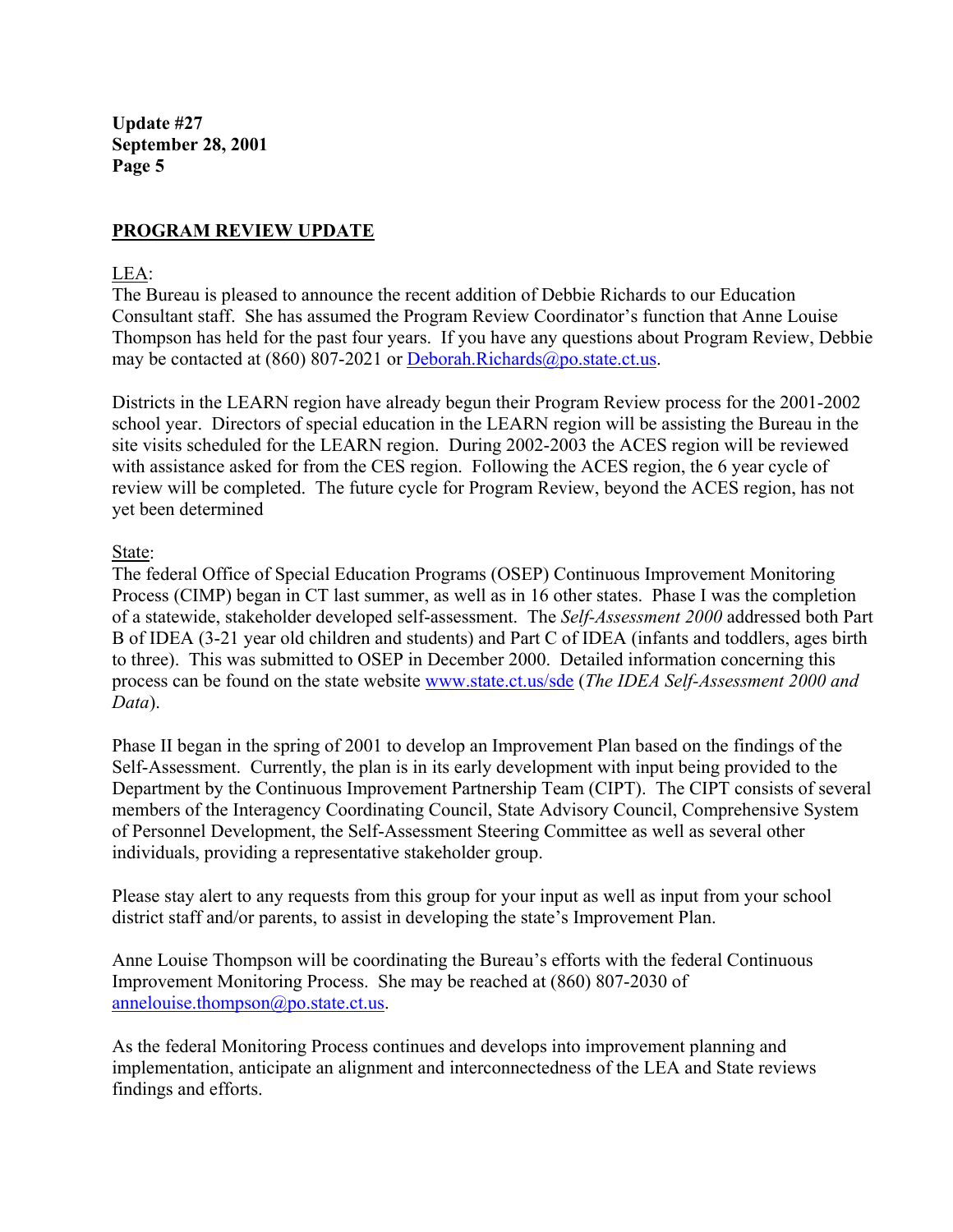## **REVISIONS - FY 2001-2002 IDEA-B GRANTS**

All eligible districts have received their Final FY 2001-2002 IDEA-B, grants (the grant that operates for the program period 7/1/2001 - 6/30/2003). Funding, over and above that contained in FY 2001- 2002 Preliminary IDEA-B, **Section 611 grants**, was automatically placed in either the supplies or salary line items and, therefore, may not be located in your budget where you wish it to be. If that is the case, use the Budget Revision Form enclosed with your Final IDEA-B, Section 611 grant award and forward that completed form to Patrick Shaughnessy, Section 611 program manager.

Remember - **May 1, 2002** is the last date for making revisions to a **FY 2001-2002** IDEA-Part B, Section 611 and/or Section 619 budget! Be sure to check with your district's business office to determine whether or not you need to make a budget amendment by that date.

#### **REVISIONS TO SECTION 611 AND/OR SECTION 619 - FY 2000-2001 IDEA-B GRANTS**

Revisions to your district's FY 2000-2001 IDEA-B budgets (the budgets that operate for the program period 7/1/2000 - 6/30/2002) can be made through February 1, 2002. Carefully note this deadline. It may not be possible to make revisions subsequent to that date.

## **MANDATED EXPENDITURE LEVELS FOR ELIGIBLE CHILDREN PLACED IN NONPUBLIC SCHOOLS - BY THEIR PARENTS**

This question keeps coming up: "How do I calculate the proportionate amount my district must expend for the benefit of eligible children placed in nonpublic schools by their parents?" The IDEA mandates that your district expend a "proportionate" amount. To determine that, you need to determine the "proportionate" level of parentally-placed special education students in your district.

Note the following example. Assume: (1) a district has a total (special education) child count of 1250 students, aged 3-21 (the count taken on December 1, 2000). (2) that 17 of those students are placed in nonpublic schools - by their parents, and (3) that the district's IDEA-B grant is \$875,500.00.

The "proportion" of parentally-placed nonpublic schools students is 17/1250 or 0.0136. The "proportionate" amount the district must expend for the benefit of the nonpublic students described is therefore: (0.0136)(\$875,500.00) or \$11,906.80.

Even if the district in this example decided not to serve all 17 of the nonpublic school students, it would still be required to expend \$11,906.80 for the benefit of the nonpublic school students it does serve - because the "proportionate amount" is determined by the number identified, not the number served! The district could expend more than the minimum level mandated by the IDEA-B; however, it not required to. It cannot expend less.

Especially note that the "proportionate expenditure" requirement extends to **BOTH** the IDEA-B Part B, Section 611 and Section 619 (preschool) grants.